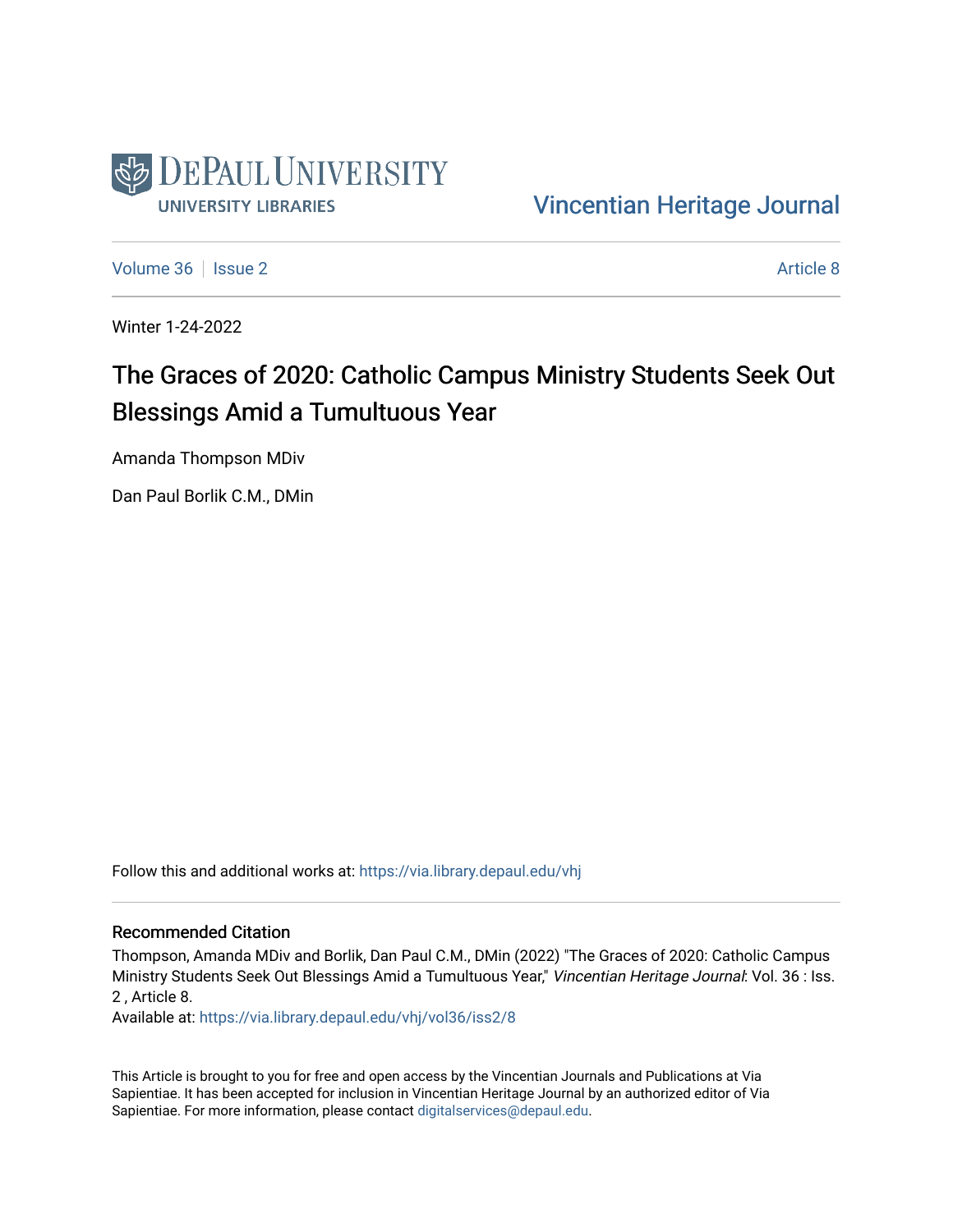# **The Graces of 2020: Catholic Campus Ministry Students Seek Out Blessings Amid a Tumultuous Year**

**Amanda Thompson, MDiv, & Dan Paul Borlik, C.M., DMin**

#### **BIO**

**DAN PAUL BORLIK, C.M., DMIN**, was born in Baltimore, MD, in 1949. He was raised near Galveston, TX, with one brother and three sisters. He joined the Congregation of the Mission in 1967 and was introduced to the Vincentian priests and brothers at Saint Vincent de Paul Preparatory Seminary, then located near Beaumont, TX. Since his priesthood ordination in 1976, he has ministered in seminary formation and as a pastor, as a missionary in Guatemala, as a teacher of theological reflection and intercultural skills, as provincial leader (visitor) within the Congregation, and as a program director and instructor in Paris, where he lived and worked in the Vincentian motherhouse for about six years, directing and teaching at its Centre International de la Formation (CIF). Offered to priests and brothers from the Congregation's fifty worldwide provinces, the CIF programs were usually one to two months long, intensive, and multilingual (English, Spanish, and French). More recently, other Vincentian Family members have participated as well. Along the way, Borlik earned two graduate degrees, an MDiv from DeAndreis Seminary and a DMin from Catholic Theological Union. Since the summer of 2017, he has worked as priest chaplain in Catholic Campus Ministry at DePaul University.

**AMANDA THOMPSON, MDIV,** is the director of Catholic Campus Ministry in the Division of Mission and Ministry. She

**[Previous Article](#page--1-0)**

**[Next Article](#page--1-0)**

**[Table of](#page--1-0)  [Contents](#page--1-0)**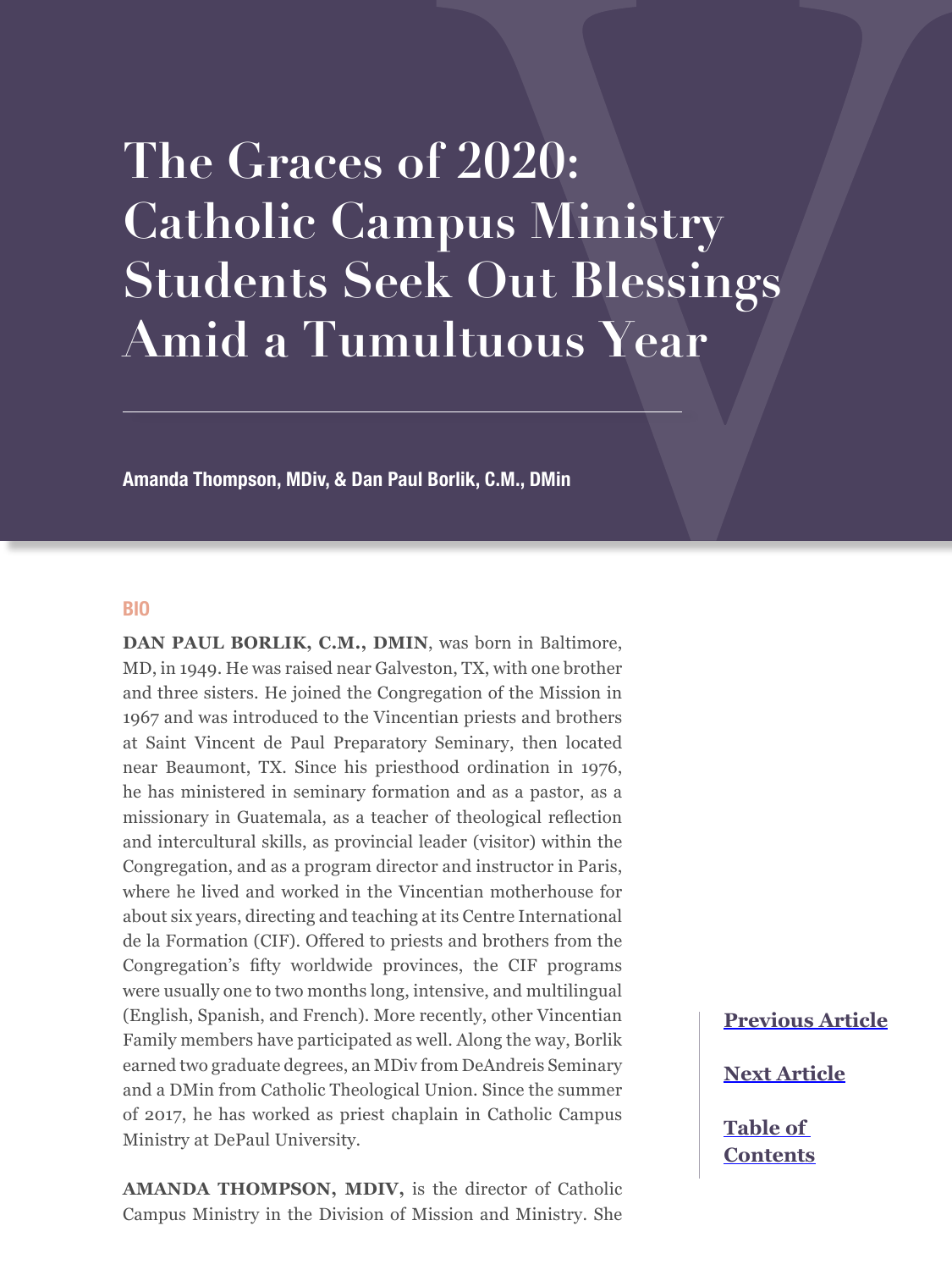holds an MDiv from Loyola University Chicago. She is the parttime coordinator of faith formation at St. Mary of the Woods Parish and also works as a chaplain at Lutheran General Hospital once a month. Prior to her work at DePaul, she worked in Catechetical Ministry, Youth Ministry, and Marriage and Family Ministry for the Archdiocese of Chicago. She was the host of a radio show called "Made for Life," a program about marriage and family in the Catholic Church. She has been a presenter at workshops and retreats in parishes throughout the Archdiocese and occasionally presents with her husband, Deacon Chuck Thompson. Amanda and Chuck live in Chicago and are blessed with three young adult children.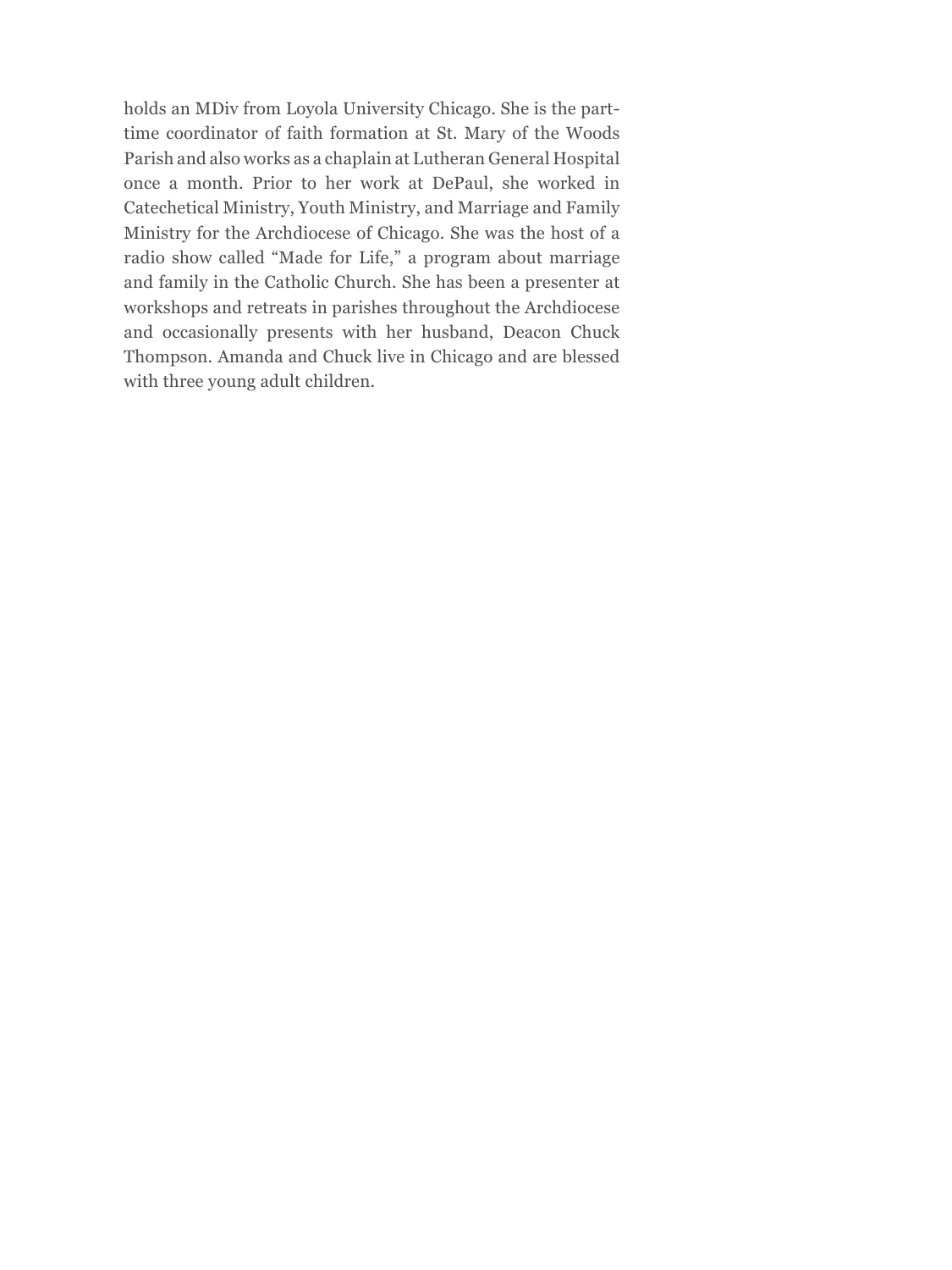$\mu$  ho among us has not yet described their experience of the calendar year 2020 as one they would rather forget or move past? Certainly, living through a pandemic has been painful to all persons worldwide. It has been catastrophic to those who have lost their lives, their health, their livelihood, their confidence in the future. In addition, in our own United States, we are experiencing a radical shift in our worldviews due to the constant disregard of Black and Brown lives, political-cultural polarization, and deep questions about what we know and what we don't know, what we have believed, and what we now must question and reassess.

We are Amanda Thompson (a Vincentian laywoman) and Father Dan Paul Borlik, C.M. (a Vincentian priest), two staff members at the Catholic Campus Ministry (CCM) of DePaul University. We offer our reflections along with those of a few student leaders, drawn from their experience of this extraordinary year. We comment on what we are learning and what we hope to do. Our perspective draws from the Vision Statement and the Mission Statement of Catholic Campus Ministry:

#### **Vision Statement**

Catholic Campus Ministry proclaims the Good News of God's love by providing students a full experience of the mystical, prophetic, and communal baptismal promises.

### **Mission Statement**

Faithful to the Catholic Vincentian tradition and teachings, Catholic Campus Ministry accompanies students in growing their lived expression of the Gospel and strives to create an inclusive community of faith. Being grounded in the teachings of Jesus Christ, students gain the freedom to actively engage in the Mission with an ecumenical, interfaith, and intercultural spirit.

Guided by the ethos of these statements, we work together as colleagues and assist our student leaders to develop as servant leaders for other students and our neighbors. We begin by relating how we form our students in theological reflection. Informed by this practice, we will then look at how the students in CCM reacted to and coped with the pandemic as well as other societal issues the pandemic spotlighted.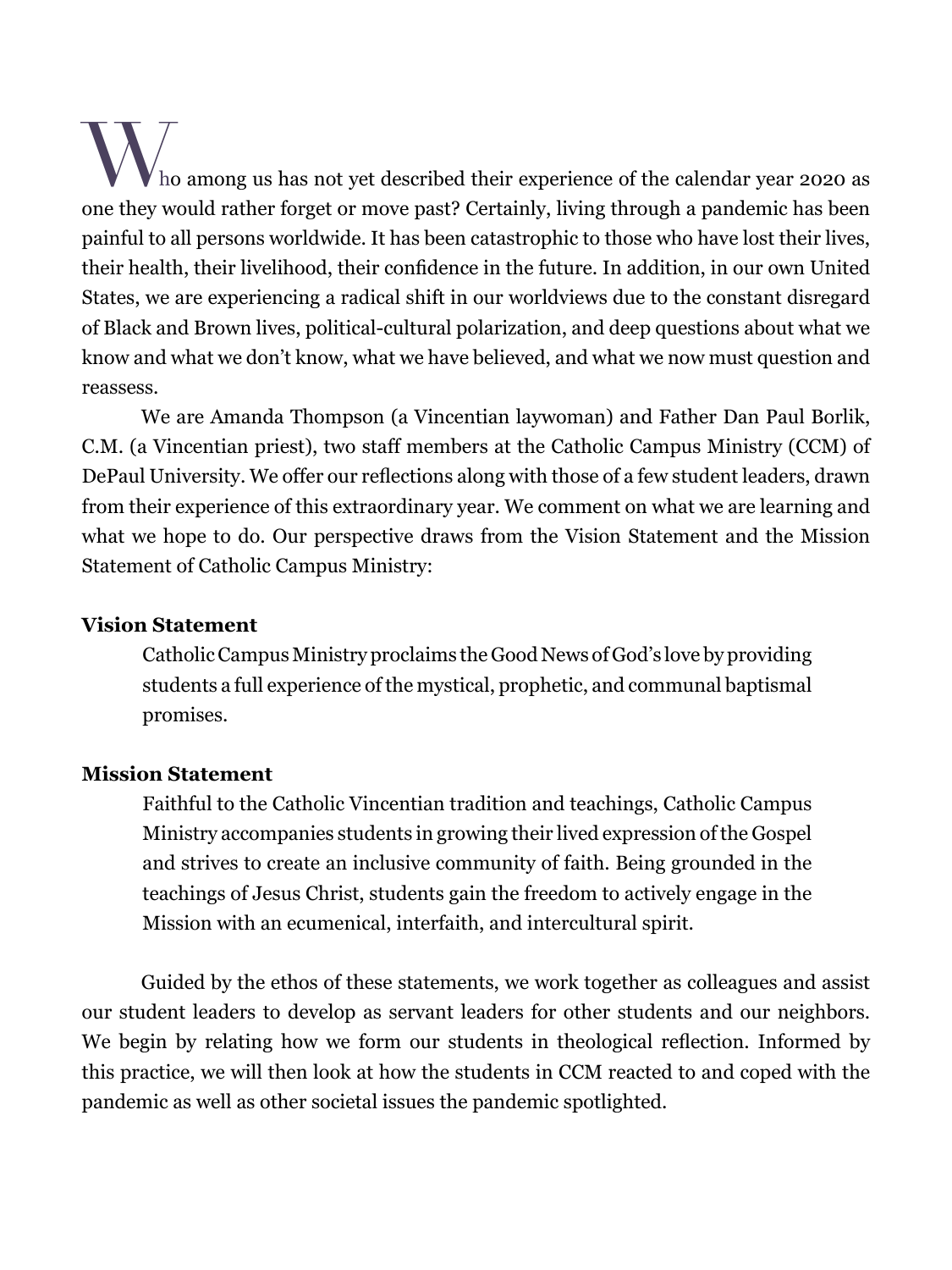#### **[Click to enlarge](#page-11-0)**

<span id="page-4-0"></span>

*The Egan statue outside of the Lincoln Park Student Center is decorated with a face mask during the COVID-19 pandemic, August 3, 2020. The bronze likeness of Monsignor John J. Egan, who began and ended his career at DePaul, was known to be a lifelong human and civil rights activist. The statue sits on a limestone block just outside of the Lincoln Park Student Center at the corner of Belden and Sheffield.* 

*Courtesy DePaul University/Jeff Carrion*

#### **CCM integrates the practice of critical theological reflection**

"Do good for others, not just yourself," "learn to serve, not be served," "your faith is about action, not just doctrine." These and so many other aphorisms are common enough in our culture and certainly heard often in conversations with student leaders when asked why they want to be involved at CCM and, indeed, why they were attracted to DePaul University in the first place! However, we value and model reflection as an essential step when learning to commit to serve others *effectively.* Indeed, students themselves will comment that "working without reflection is just work," acknowledging that even good action itself is not enough at DePaul. So, whether students commit to tutoring middle school neighbors, or cleaning the yard of a neighbor, or feeding hungry guests at our soup kitchen, theological reflection is at least recommended and often expected of them. Integrated into our monthly formation sessions and personal practices, we often refer to it simply as "See, Judge, Act," but in practice it is quite rich and always dynamic.

#### **Critical Reflection (of a practice)**

The first moment ("See") is to consciously remember in detail our own perceptions of a specific past experience, such as an emotional conversation touching upon our values, or a service hour at the soup kitchen. We recall it in as much detail as we can: What were we doing? What were we thinking or feeling while doing it? How attentive were we while doing it? What meaning did it have for us at that moment?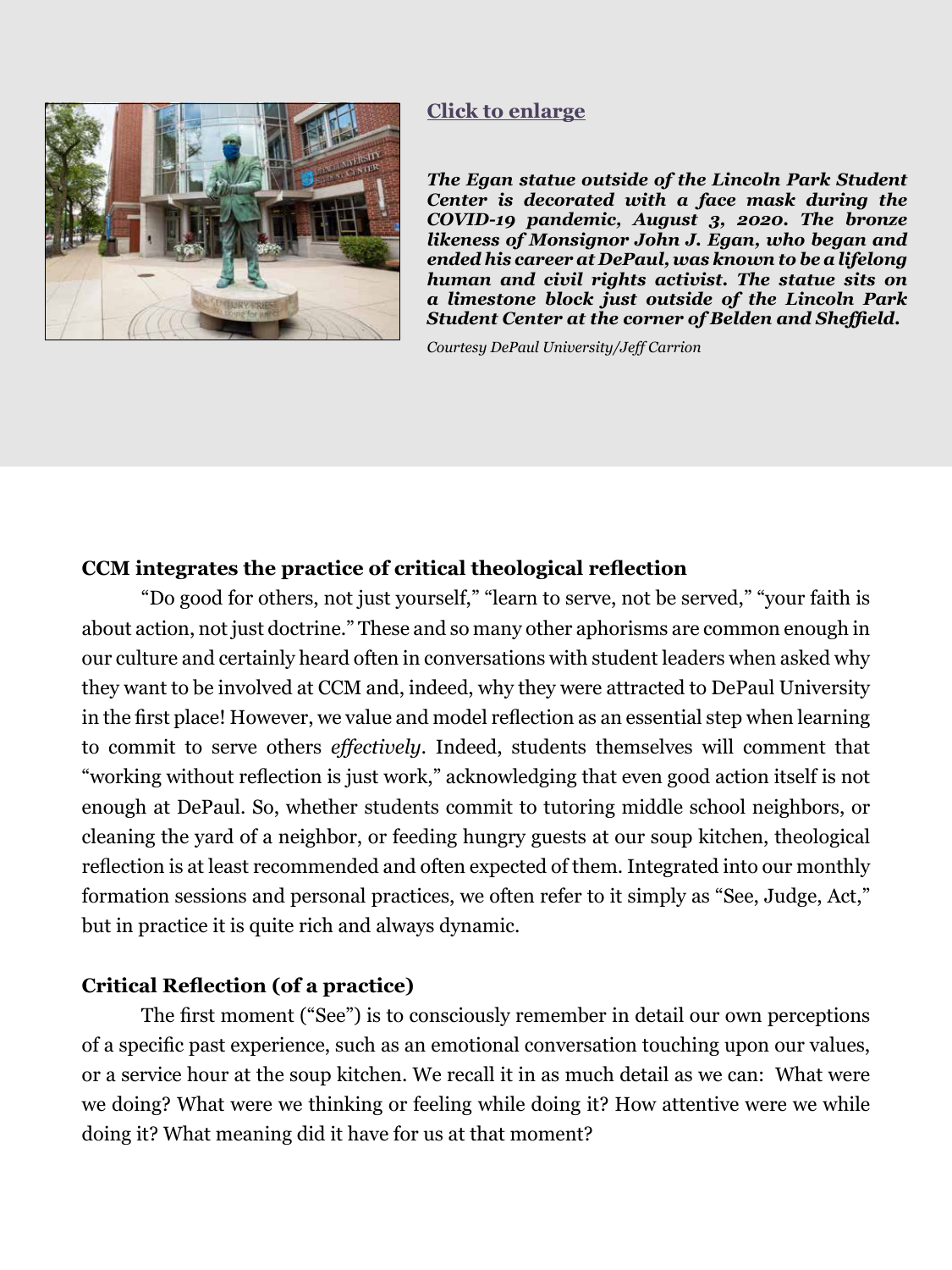The second moment ("Judge") is to consciously place that experience's meaning alongside a value or belief that we hold and want to be accountable to. At CCM, we call this a "wisdom source," and it is wide ranging. It could be a remembered story of what a parent or coach once told said. Sometimes it's from the Scriptures, for instance, a saying of Jesus or a prophet's warning. Official Catholic teachings and writings are another source. In Islam, the wisdom source can be sayings from the prophet Muhammad, the *Hadith*, and from other Islamic scholars. Wisdom sources can also be quotes from a hero, such as Martin Luther King. Sometimes, it can be a longer narrative, such as what we see in Exodus: the Israelites' wanderings in the desert were seemingly endless and marked by doubts, dread, and feelings of abandonment but, in the end, they were clearly an experience of purification and growth as a people. So, how does the experience, or better, our practice in this setting hold up next to these values we espouse?

The third moment ("Act") is to consider what to do next. We choose to deepen or make our practice of service more authentic, personal, or interesting next time. We choose to learn from our memories of that past event and to grow. With whom and when shall we review and critique this new or restated practice?

Once our student leaders are familiar with such a deliberate approach to critical reflection on their own practices, they soon are leading similar reflection sessions with other students, using a variety of practical experiences and wisdom sources. In this, they are increasingly able to acknowledge, respect, and honor their own experiences (and others' as well) as rich sources for personal and professional growth.

#### **Stories reveal our truths**

While we welcome all DePaul students to join us and attend our retreats, small group discussions, worship services, programs that advocate justice issues, and social and fun events, we rely on DePaul student leaders to facilitate programming. Working closely with the four CCM professional staff members, they serve in a multitude of ways ranging from advocacy to graphic design to leading retreats and small groups. Staff members' guidance is an essential component part of their commitment,<sup>1</sup> offering planning, evaluation, and encouragement. Throughout our formation and supervision, sharing our own stories with others is essential. For the students and for the staff, these stories are both joyful and painful. It can be remarkably effective to realize one's own unique self and capacity for goodness and service. Pope Francis says it well: "In an age when falsification is increasingly sophisticated, reaching exponential levels (as in *deepfake*), we need wisdom to be able to welcome and

<sup>1</sup> CCM's initial formation of student leaders takes place during an intensive retreat at the beginning of each year's fall quarter. Student leaders sign their covenant letters at that time, committing themselves not only to the work but also to a Vincentian and Roman Catholic style of service and relationship with others.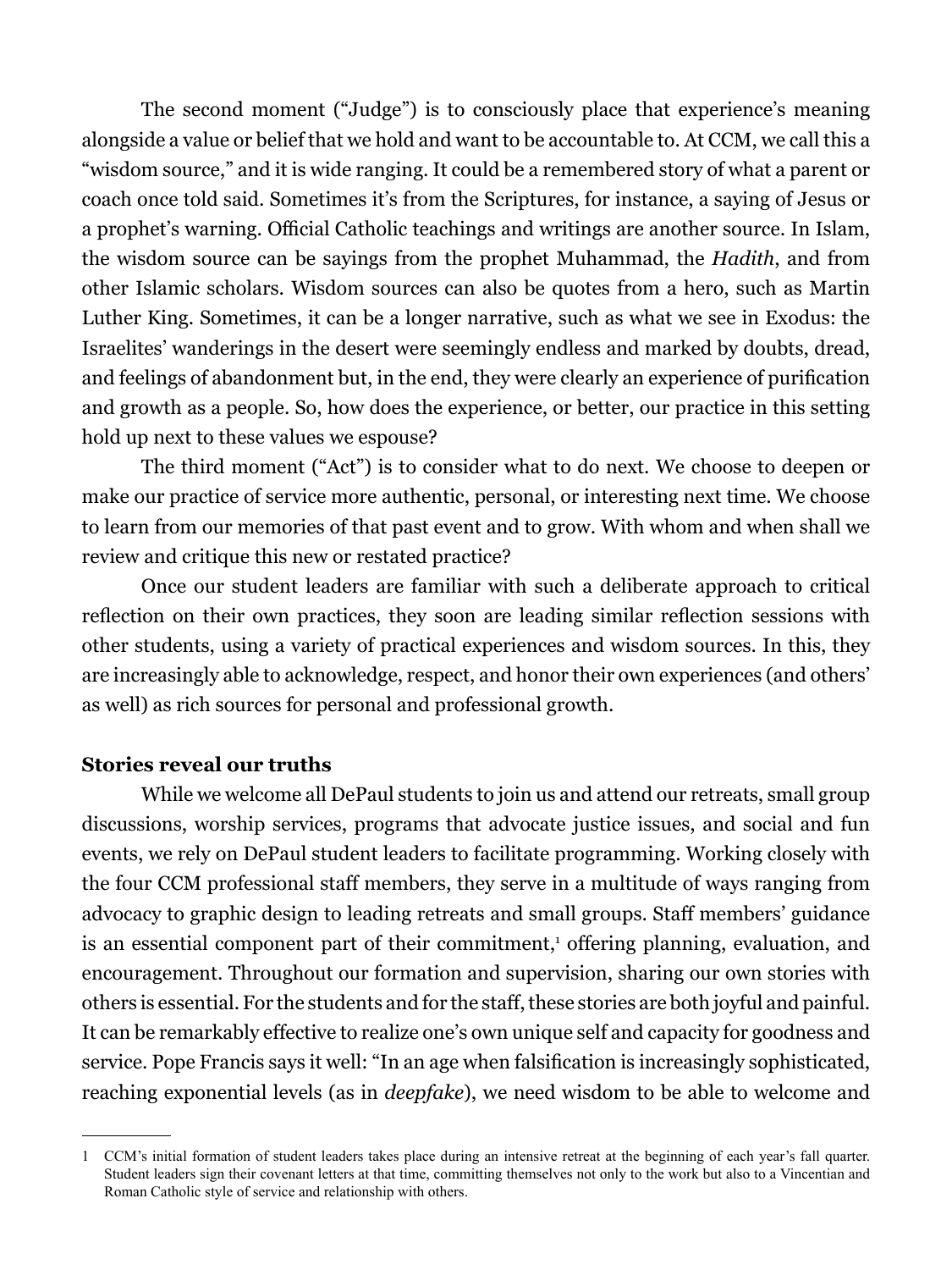<span id="page-6-0"></span>

### **[Click to enlarge](#page-12-0)**

*August 2020. Room 102 in Arts and Letters Hall on the Lincoln Park Campus is a trimodal classroom, equipped with cameras, touchscreens and other Zoom teleconferencing hardware and software. DePaul equipped more than 100 classrooms with technology to enable some class members to be physically present while others access the class online at the same time.* 

*Courtesy DePaul University/Jeff Carrion*

create beautiful, true and good stories. We need courage to reject false and evil stories. We need patience and discernment to rediscover stories that help us not to lose the thread amid today's many troubles."2

Sacred Scripture is one endless source for CCM, used not only for worship and prayer but also during our monthly formation sessions and regular theological reflection practice. The Bible's Hebrew and Christian Scriptures are truly a story of stories,<sup>3</sup> setting before us events and people caught up in life, struggling to find their identity and realize their purpose. Most striking is that the Bible begins with a God who is both creator and narrator. Students make the connection between *their* stories and Scripture. The students very often find these stories, proverbs, soulful prayers, and laments remarkably helpful and personally engaging.

During COVID, certain psalms and prophets have resonated deeply with those feelings of anxiety, sadness, lament, and loss. Overall, however, the narrative of Exodus has been most striking as a shared and lived experience with oneself, each other, the community, and the Creator: "For the Chosen People, Exodus is an indelible portrait of the community of God, called from false and demeaning servitude in an alien land to journey to the promised land. Israel did not 'wander.' It was led in purposeful stages by the fire and cloud."<sup>4</sup> This,

<sup>2</sup> Pope Francis, "Message of His Holiness Pope Francis for the 54th World Communications Day," 24 January 2020, *Vatican.va*, at: [Message for the 54th World Communications Day.](https://www.vatican.va/content/francesco/en/messages/communications/documents/papa-francesco_20200124_messaggio-comunicazioni-sociali.html)

<sup>3</sup> *Ibid*.

<sup>4</sup> Raymond E. Brown, S.S., Joseph A. Fitzmyer, S.J., and Roland E. Murphy, O. CARM., eds., *The New Jerome Biblical Commentary*  (London: Geoffrey Chapman, 1999), 44.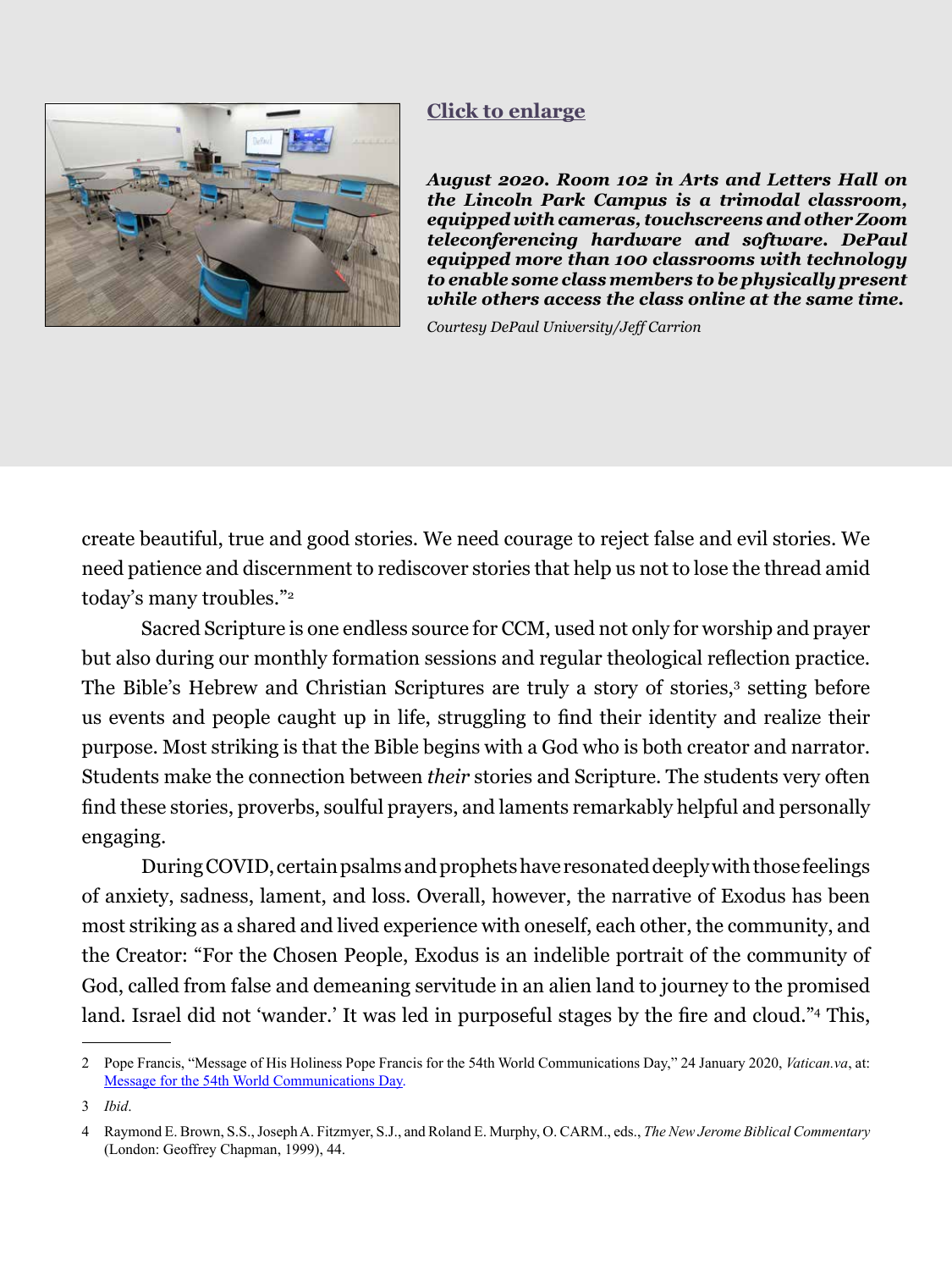one of our remarkable "sources of wisdom," helps us to listen to our students' reflections and marvel at their insights. Throughout the pandemic, we watched the students become more aware of a compassionate God accompanying them.

#### **The Pandemic reshapes our university experience**

March 2020 shocked the DePaul community. In one day, students were told that they needed to move out of the dorms within a week. This happened on the Wednesday of the last week of classes for the winter quarter. Students had to suddenly move home. They had to take everything with them because they were not sure when they would return. It was chaos. Students and parents were terrified of the pandemic and worried how to get home safely. There was crying and consoling, hugging (something we can hardly imagine now) and nervous laughter. We were headed into uncharted territory, and it was frightening.

The prevailing sentiment shared by these students is that these are desert times. We are wandering around like the Israelites, trying to trust God, but anxious about this whole path. Where are we going? Who will we be when we emerge? This generation of college students has already experienced so much in their lifetimes. Those in the freshman class were born the year of 9/11. Their families have experienced the fallout from 9/11, the recession, the birth of social media and the iPhone, and now this. Terrorist attacks in the US suddenly became a reality. They saw businesses closing, their families' financial stability shaken, and all of it bombarding them every hour of the day through social media. It was overwhelming!

Researchers say that Generation Z is resilient. We see that too. As the Director of Catholic Campus Ministry at DePaul and the mother of two college students, a freshman and a junior, Amanda watched them navigate this new reality in good and bad ways. Many vacillate between dark depression and anxiety and hopeful resilience and creativity. Who will they be when they emerge from this desert time?

In their book *Generation Z Goes to College*, authors Corey Seemiller and Meghan Grace look at this generation that spans those born in from 1995 to 2010: "Generation Z sees the world through multiple screens, but as evidenced by their we-centric attitudes, they recognize that societal issues are much larger than just themselves. With their loyalty, determination, and responsibility as well as realistic outlook on life inherited from Generation X, this generation is committed to those around them and motived by making a difference. Add to that their characteristics of care and compassion, and you can expect Generation Z to use both their heads and their hearts to solve the world's problems."5 So how did the students cope? The answer is they coped in many ways. Amanda reached out to

<sup>5</sup> Seemiller and Grace, *Generation Z Goes to College* (Jossey-Bass, 2016), 17.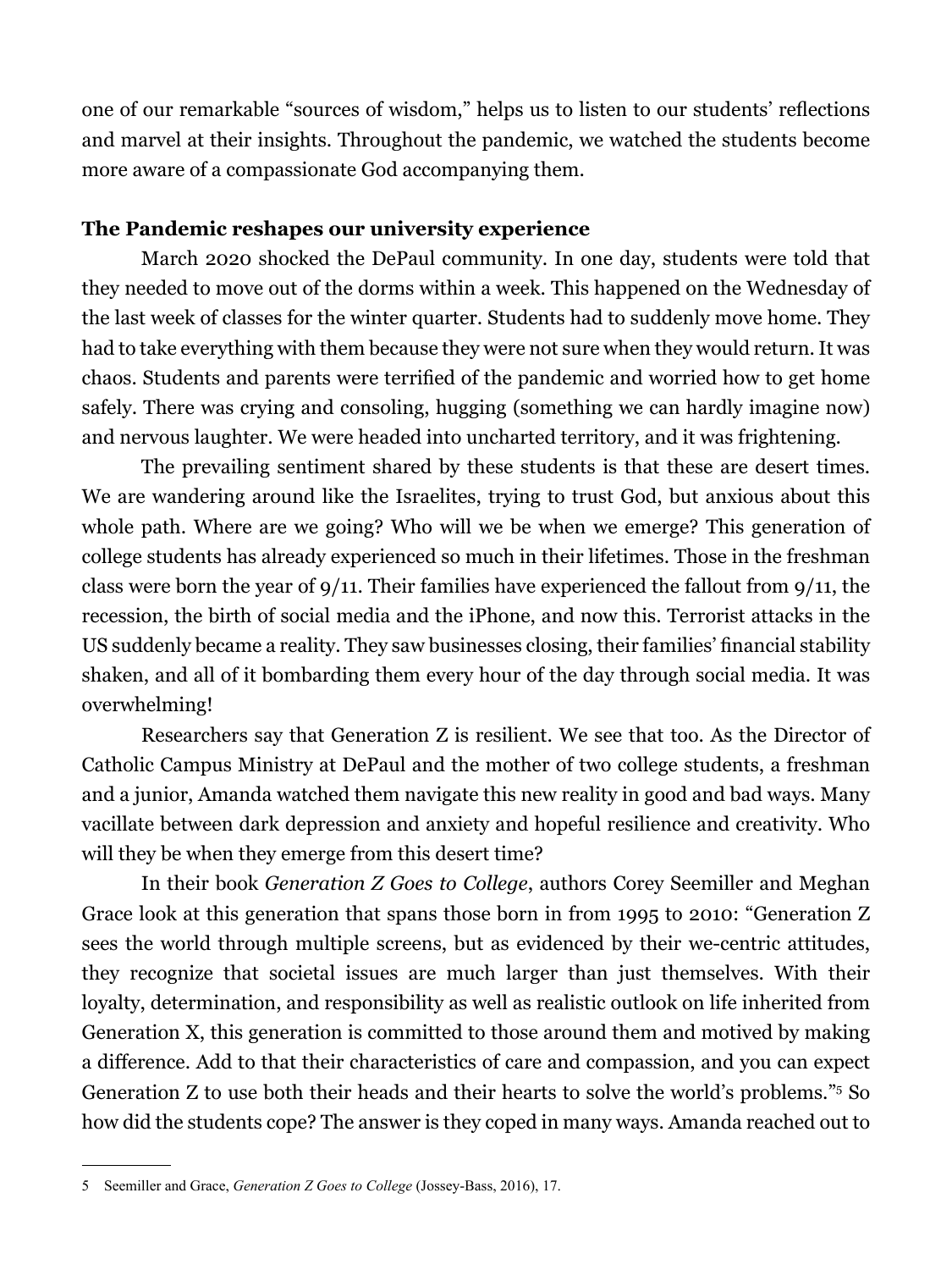a few student leaders in Catholic Campus Ministry to talk to them about their experiences and could see how they used the See, Judge, Act model (SJA) in their own lives.

Kara Callahan, a junior, found ways to take advantage of the world slowing down. She says, "COVID gave me more time for reflection. I was able to reconnect to myself. I appreciate things that I took for granted, particularly interactions in person. Every interaction seems more meaningful." Her limited interaction with others brought new attention to the ordinariness of daily life. She devoted her time to social action and advocacy. As CRS (Catholic Relief Services) ambassador, she took more time to delve into the CRS materials and attend their online conferences, workshops, and monthly check-ins so that she could inform other students about this organization and its work. She used the SJA model to observe what was going on around her. Her work with CRS gave her the Catholic language to articulate how social issues are also Catholic issues. She created a series called "40 actions, 40 days" during Lent to help students learn how they can act in ways to create a more just world.

These students are justice oriented. They will not stand for inauthentic behavior. Notably, they are the generation that came of age during the sex abuse scandal in the Church. Although they are understandably skeptical and questioning, they are also searching for meaning and belonging. They have an ease with mass media and much access to information, diving deeply in it, both for good and for bad. Clara Dennison, a sophomore, is the coordinator for social justice and advocacy. She says the pandemic gave her an opportunity to dig into all the information she could get her hands on and go to conferences to get more informed on the justice issues she wanted to spotlight, such as human trafficking and climate change. She developed the skills to amplify her voice through the online platforms available because of her position in CCM. She feels empowered to give voice to these issues and to elicit compassion from other students to also advocate for justice.

Many of our students have embraced the Vincentian mission and are dedicating their time to caring for the poor and the marginalized. In a time when so many are looking inward, these students have also looked outward. They heard the call to help their neighbor and responded. Clara spoke about "seeing" more clearly an injustice, doing the research about that issue, connecting it to her faith, determining why and how it is wrong and specific ways it can and should be changed, and then creating an event to amplify the issue. She intends to get other students involved in advocacy now that she has learned to look critically through the lens of her Catholic faith and connect to what must be done.

Nelson Mendoza Hernandez is a graduate student in the School of Music. He serves as the Elizabeth Ann Seton Sandwich Kitchen Coordinator. Nelson and his wife came from Venezuela where they have witnessed great poverty caused by an authoritarian regime that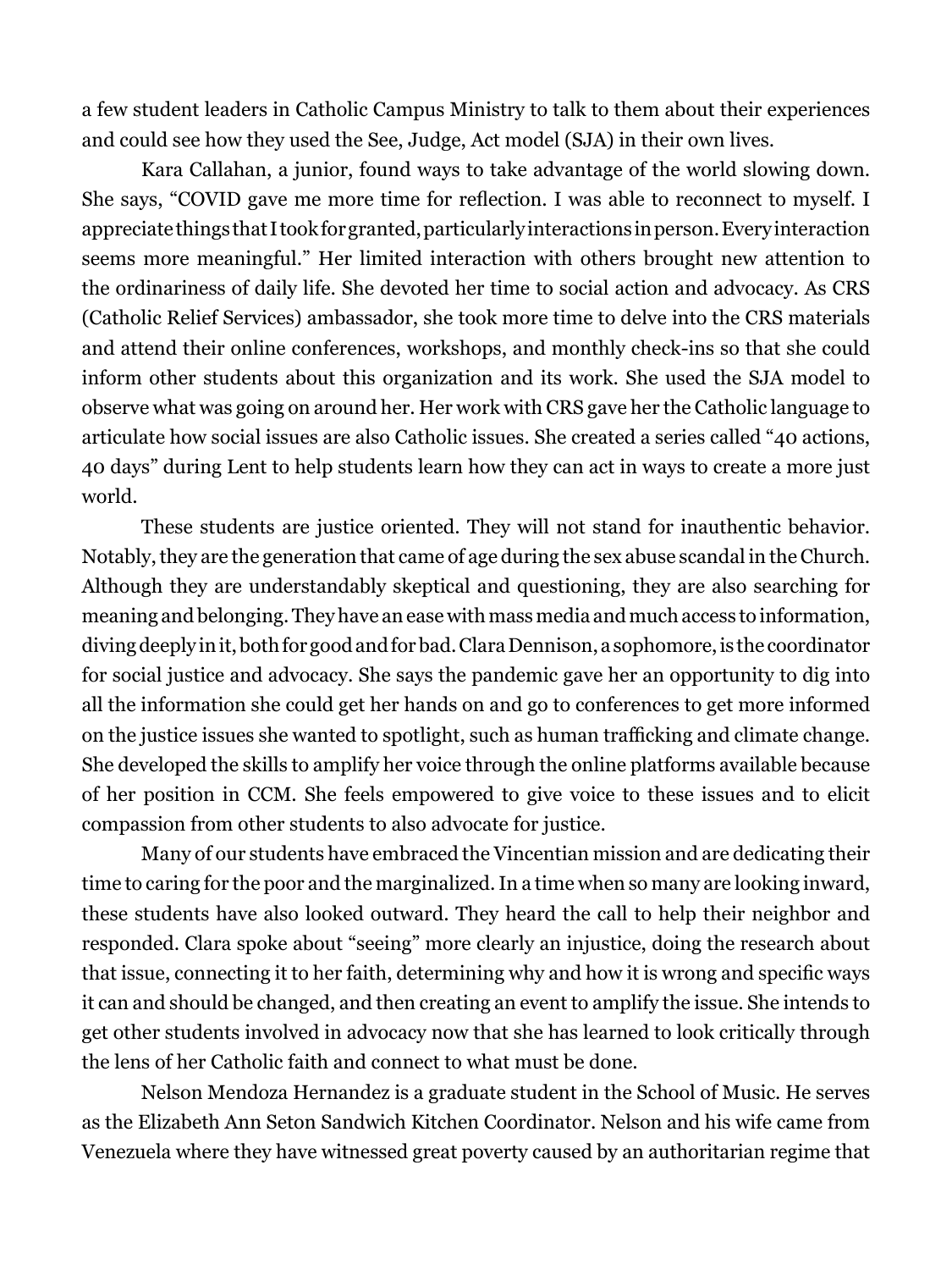rules the oil-rich country and keeps its people poor and hungry. He knows what hunger and suffering looks like, and it breaks his heart. He was moved to take the position so he could be close to the poor and live out the Vincentian mission. He accompanies the guests who come to the kitchen and builds relationships with them. He reflects: "Since the first day, most of my stereotypes went away. Speaking with the guests and listening to them, I began to realize the stereotypes I had were wrong. Feeding people improves my faith life. I try to prepare good meals for the guests. I talk to them about their past lives; they were not always poor."

Nelson has learned what solidarity truly means. He also took a page out of Vincent's story of Châtillon. Preparing to preach his Sunday sermon in the village church, Vincent hears the news of a family in desperate need because all of them had fallen ill. He preaches about them at Mass and the parishioners' response is remarkable. By that afternoon, the townspeople line up to bring food for the family, but it was too much and in danger of spoiling. Vincent saw the need for organization. Nelson deals with this as well. During the pandemic, people have been remarkably generous with donations, but Nelson must make the decisions on what they can and cannot take in the kitchen, and how to share these gifts elsewhere. These are important organizational decisions he has learned, just like Vincent. Nelson saw the need of the community, judged it through the lens of faith, and acted by becoming the coordinator.

The students are involved in activism because of the Church's pro-life stance. Elizabeth Amaya, a sophomore sociology major, stated it well when she witnessed a lack of response to the murder of George Floyd. At the time, she was involved in a Christian group that would not make the statement, "Black lives matter." She could not understand why they wouldn't respond to a truth that is grounded in the dignity of Black lives. She ended up leaving that group. She says, "Faith has taught me that it is not enough not to be racist or discriminatory, you have to be actively saying something and showing support." She and a group of her friends organized protests and raised money for the movement and her community. They saw, they judged, and they acted. They started a blog called "History Never Taught," which is meant to teach others some of the history that has been swept under the rug because racism is a hard truth to face.

We saw many students stand up for the poor and the marginalized, especially those being targeted because of their skin color. Cell phone videos caught it all on camera. Students saw the inhumane treatment of Black people, and these students knew that enough was enough. Suddenly they were not too busy to watch, they were not too preoccupied to notice, they had time to make a difference. That is part of the grace of the pandemic.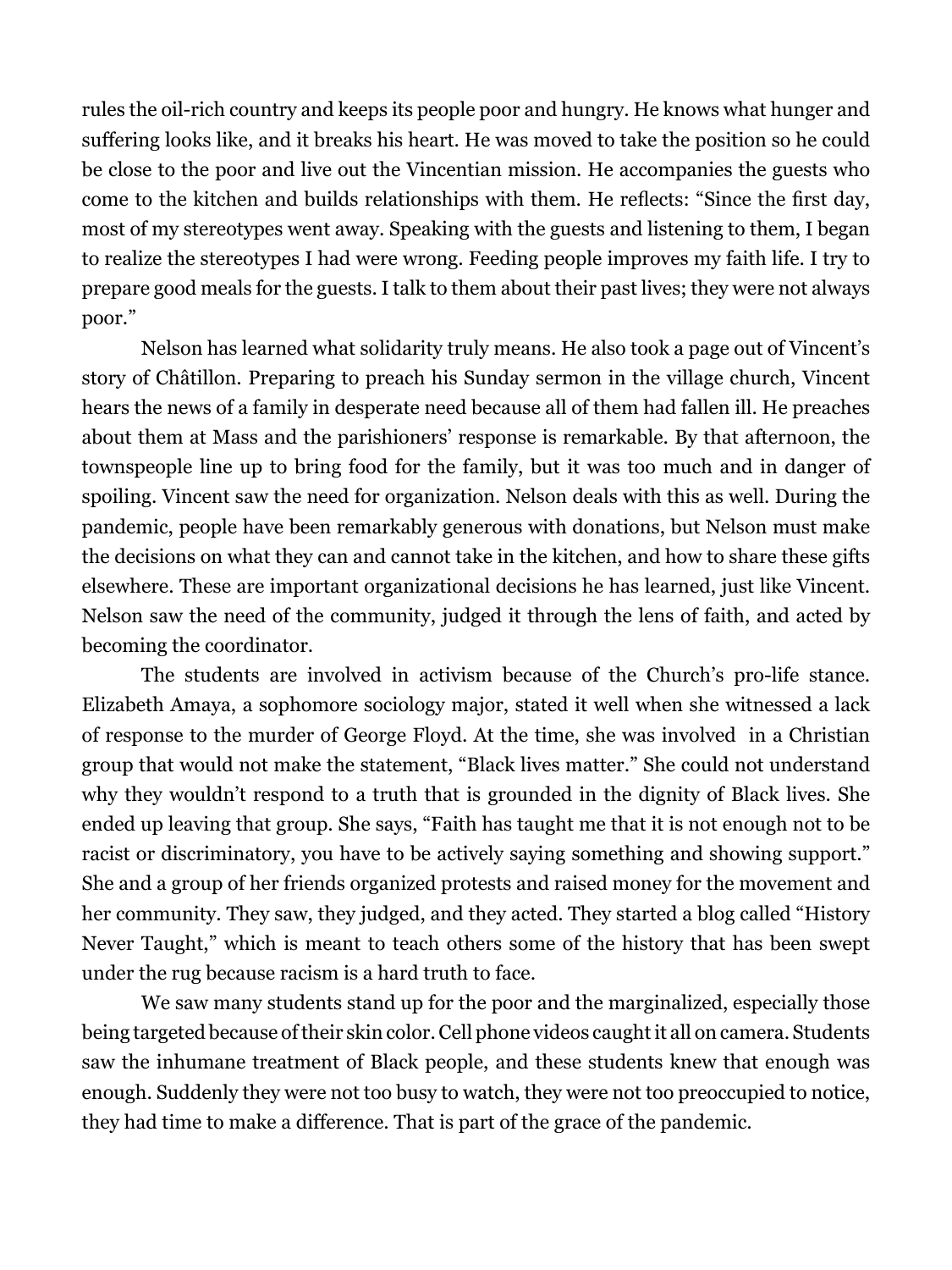<span id="page-10-0"></span>

#### **[Click to enlarge](#page-13-0)**

*Students wait outside their classrooms in Arts and Letters Hall during the first day of classes of the 2020– 2021 academic year. September 9, 2020, on DePaul's Lincoln Park Campus.* 

*Courtesy DePaul University/Randall Spriggs*

#### **Conclusion**

Living through and working during the COVID-19 pandemic continues to challenge all of us. We still see and hear of loved ones, friends, and neighbors sickened and lost as well as the devastation in other countries. We can and do find ourselves lost during moments of sadness, anger and even despair. However, we can also delve more deeply into what we personally value, and open ourselves to that wider, grander story we claim as followers of Jesus of Nazareth and as Vincentians. We can and do find deeper meaning and a fresh direction. Acknowledging and respecting our own feelings and questions helps. Drawing from our own "sources of wisdom" helps. Taking time to weep, pray for our world, and seek aid from our Creator helps. Remaining aware and present in this long period of crisis also leads to hope. There is time and energy for new learning and new action.

Indeed, as this pandemic has demonstrated for us at DePaul, we are always more than "acted on" by events as catastrophic as COVID and issues as overwhelming and complex as racism and all kinds of (too often) hidden injustices in our lives and society. We can and must act. After all, this is our world, a truth carefully and constantly enunciated here at DePaul.

As we do our own "inner work" we have found ourselves better suited to invite students to go deeper in their understanding of the Catholic faith and their relationship with God. Finally, recasting, promoting, and modeling simple critical reflection (See, Judge, Act) certainly influences the way they relate to the world.

> **Table of [Contents](#page--1-0)**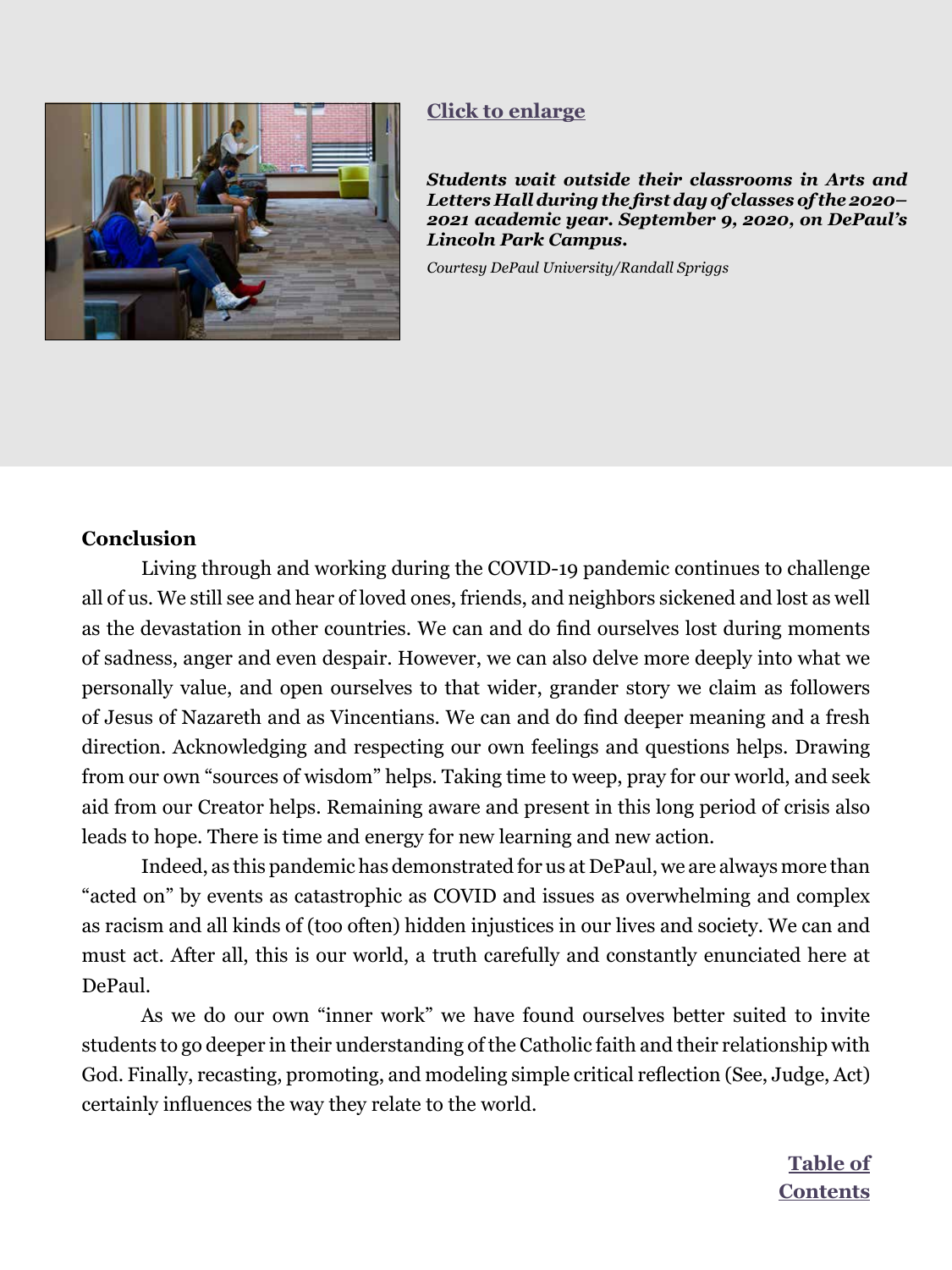<span id="page-11-0"></span>

### **[Click to go back](#page-4-0)**

*The Egan statue outside of the Lincoln Park Student Center is decorated with a face mask during the COVID-19 pandemic, August 3, 2020. The bronze likeness of Monsignor John J. Egan, who began and ended his career at DePaul, was known to be a lifelong human and civil rights activist. The statue sits on a limestone block just outside of the Lincoln Park Student Center at the corner of Belden and Sheffield.* 

*Courtesy DePaul University/Jeff Carrion*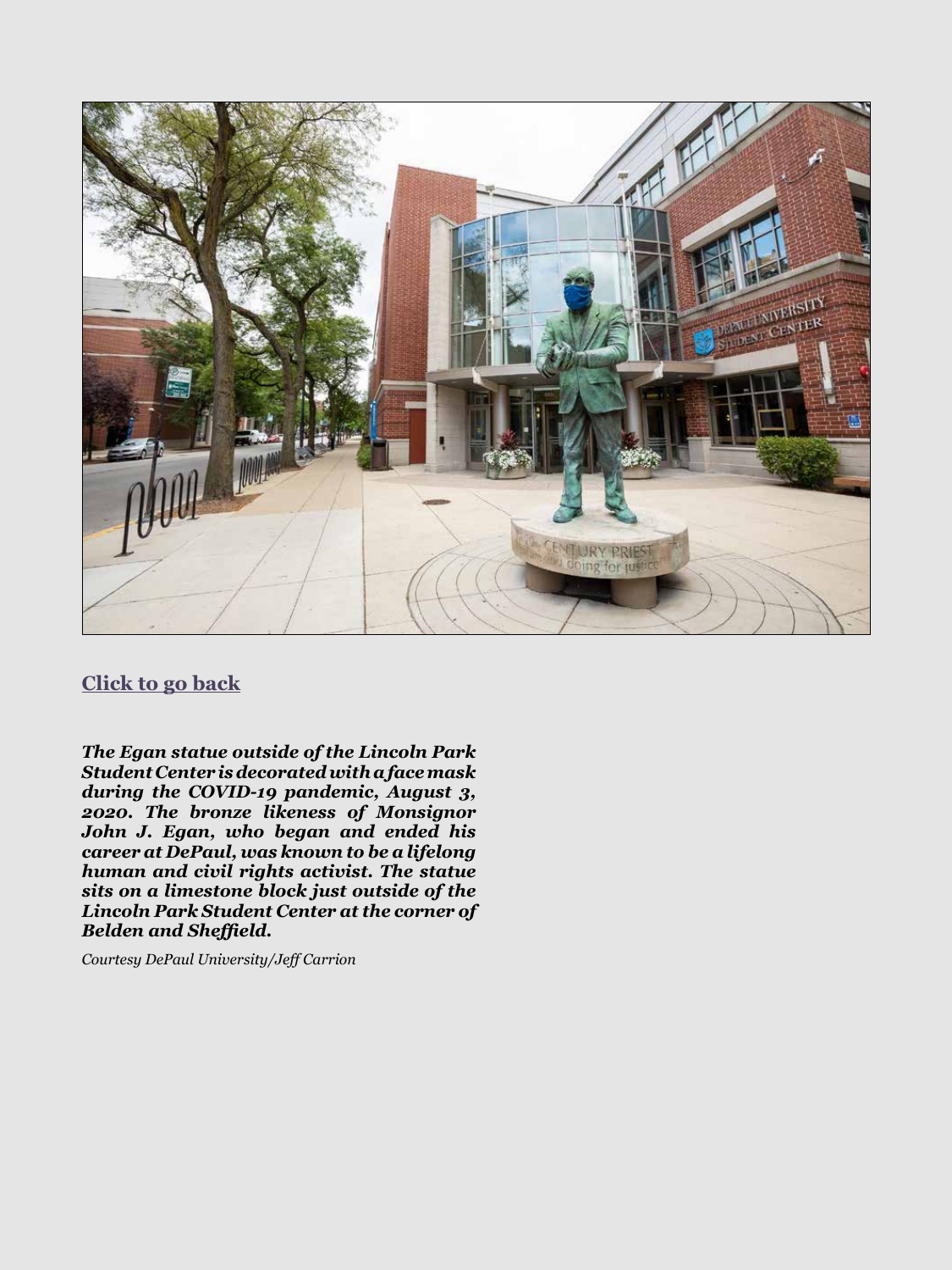<span id="page-12-0"></span>

#### **[Click to go back](#page-6-0)**

*August 2020. Room 102 in Arts and Letters Hall on the Lincoln Park Campus is a trimodal classroom, equipped with cameras, touchscreens and other Zoom teleconferencing hardware and software. DePaul equipped more than 100 classrooms with technology to enable some class members to be physically present while others access the class online at the same time.* 

*Courtesy DePaul University/Jeff Carrion*